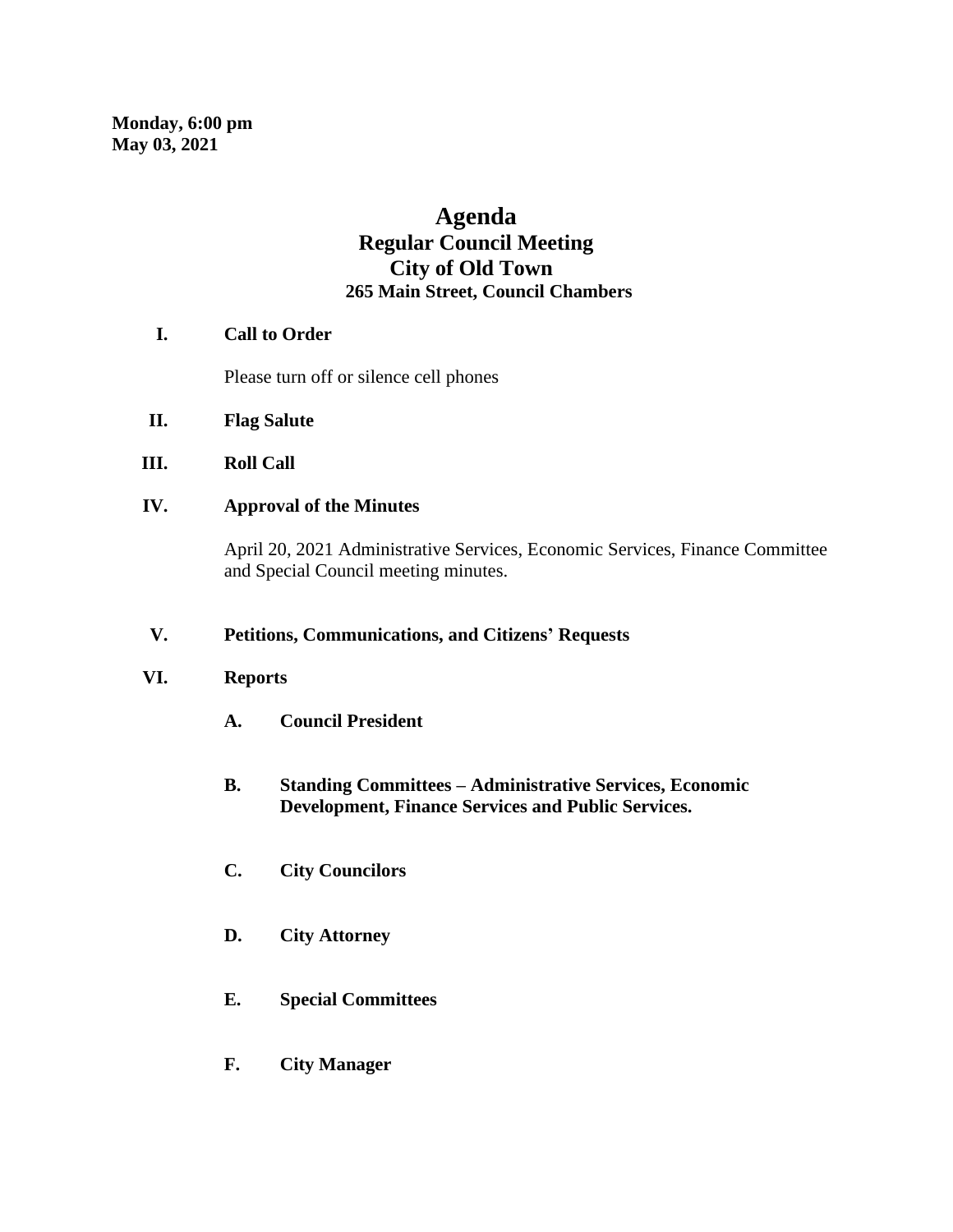#### **VII. Consent Agenda**

**1.** The City Council will consider the following appointment.

 **Suggested motion:** Resolved, the Old Town City Council hereby appoints Damian Labree to the Sewer Advisory Board for an indefinite term.

 **2**. The City Council will consider accepting an after-deadline redemption on foreclosed property for Lynn Knight located at 365 Gilman Falls Avenue for payment of 2017-2021 tax liens, in the total amount of \$10,775.50.

 **Suggested motion:** Resolved, the Old Town City Council hereby accepts an after deadline redemption on foreclosed property for Lynn Knight for 2017-2021 tax liens, located at 365 Gilman Falls Avenue, account # 1035 in the total amount of \$10,775.50. The City Council further authorizes the City Manager to execute a Municipal Quit- Claim Deed.

#### *Councilor Peterson*

#### **VIII. Public Hearings and Second Reading of Ordinances**

- **1.** The Old Town City Council will conduct a Public Hearing on a proposal to change the Official Zoning Map. Specifically, Tax Map 6, Lot 58, as shown on exhibits 1 and 2 from P, Resource Protection to R-3, Rural Residence & Farming. This proposal was unanimously approved by the Old Town Planning Board at their April 13, 2021 Meeting.
- **1a**. The City Council will consider scheduling a Second Reading for final approval on a proposal to change the Official Zoning Map. Specifically, Tax Map 6, Lot 58, as shown on exhibits 1 and 2 from P, Resource Protection to R-3, Rural Residence & Farming.

**Suggested motion:** Resolved, the Old Town City Council hereby schedules a Second Reading for final approval for May 17, 2021, on a proposal to change the Official Zoning Map. Specifically, Tax Map 6, Lot 58, as shown on exhibits 1 and 2 from P, Resource Protection to R-3, Rural Residence & Farming.

#### *Councilor McLeod*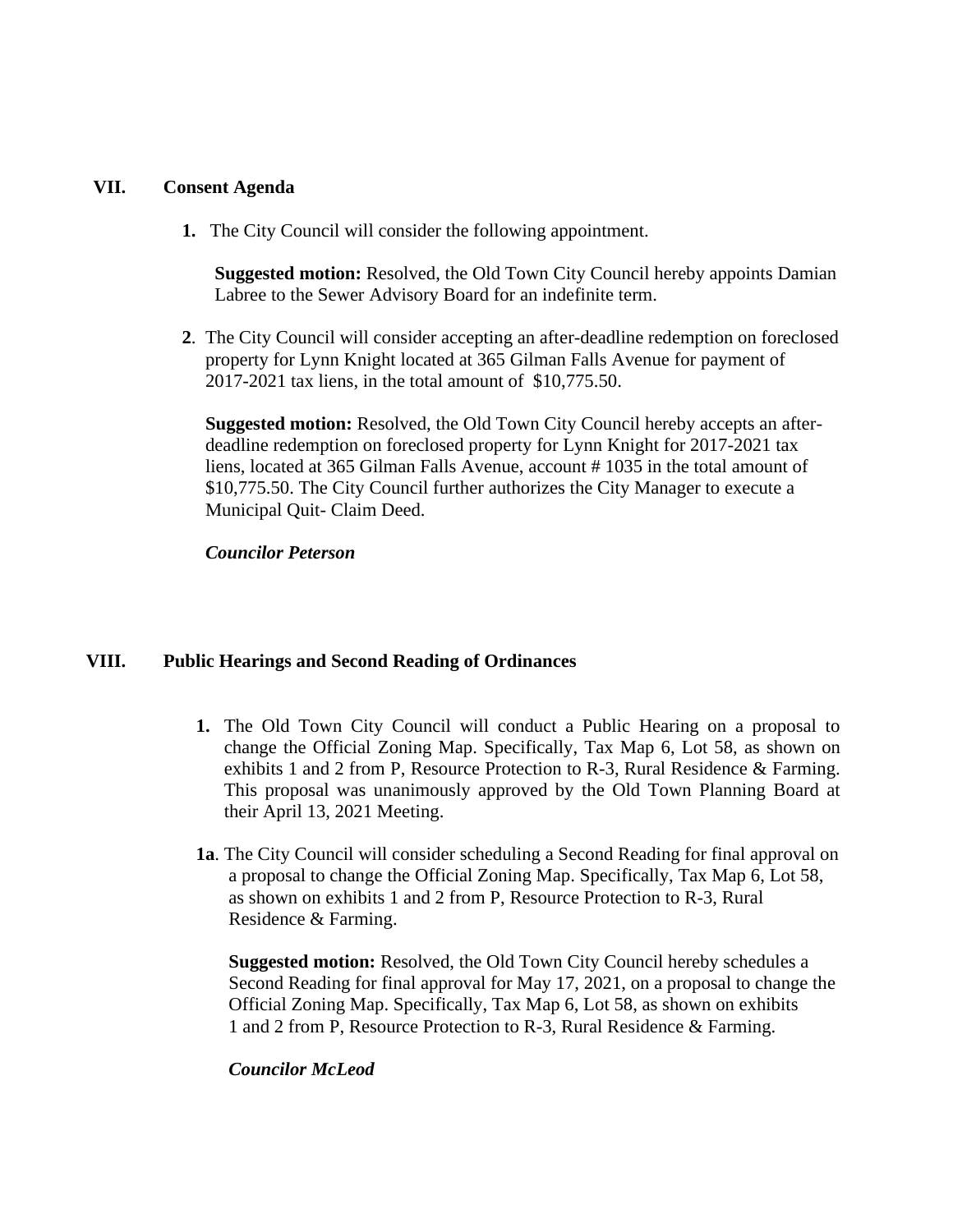- **2.** The Old Town City Council will conduct a Public Hearing on a proposal to change the Official Zoning Map. Specifically, Tax Map 8, Lot 17, as shown on exhibits 1 (Hashed Areas) and 2 from P, Resource Protection to R-4, Seasonal Residence. This proposal was unanimously approved by the Old Town Planning Board at their April 13, 2021 Meeting.
- **2a.** The City Council will consider scheduling a Second Reading for final approval on a proposal to change the Official Zoning Map. Specifically, Tax Map 8, Lot 17, as shown on exhibits 1 (Hashed Areas) and 2 from P, Resource Protection to R-4, Seasonal Residence.

**Suggested motion:** Resolved, the Old Town City Council hereby schedules a Second Reading for final approval for May 17, 2021, on a proposal to change the Official Zoning Map. Specifically, Tax Map 8, Lot 17, as shown on exhibits 1 (Hashed Areas) And 2 from P, Resource Protection to R-4, Seasonal Residence.

# *Councilor Folster*

- **3.** The Old Town City Council will conduct a Public hearing on the proposed FY 2021-2022 Municipal, County and School Budget. The proposed budget calls for City expenditures of \$14,158,927, Penobscot County Taxes of \$733,570 and RSU #34 expenditures of \$5,422,704 for a total City, County and RSU #34 Budget of \$20,315,201 with total City revenue of \$9,848,674 for a net property tax requirement of \$10,466,527.
- **3a**. The Old Town City Council will consider scheduling a Second Reading for final approval on the FY 2021-2022 Municipal, County and School Budgets.

 **Suggested motion:** Resolved, the Old Town City Council hereby approves scheduling a Second Reading on June 07, 2021 for final approval on the proposed FY 2021-2022 Municipal, County and School Budget. The proposed budget calls for City expenditures of \$14,158,927 Penobscot County Taxes of \$733,570 and RSU #34 expenditures of \$5,422,704 for a total City, County and RSU #34 Budget of \$20,315,201 with total City revenue of \$9,848,674 for a net property tax requirement of \$10,466,527.

#### *Councilor Brissette*

**4.** The Old Town City Council will conduct a Public Hearing on the proposed FY 2021-2022 Pollution Control Budget containing gross appropriations of \$1,867,777, user fee revenue of \$1,597,616 and debt redemption of \$270,161 and for a net appropriation from Fund Balance of \$0.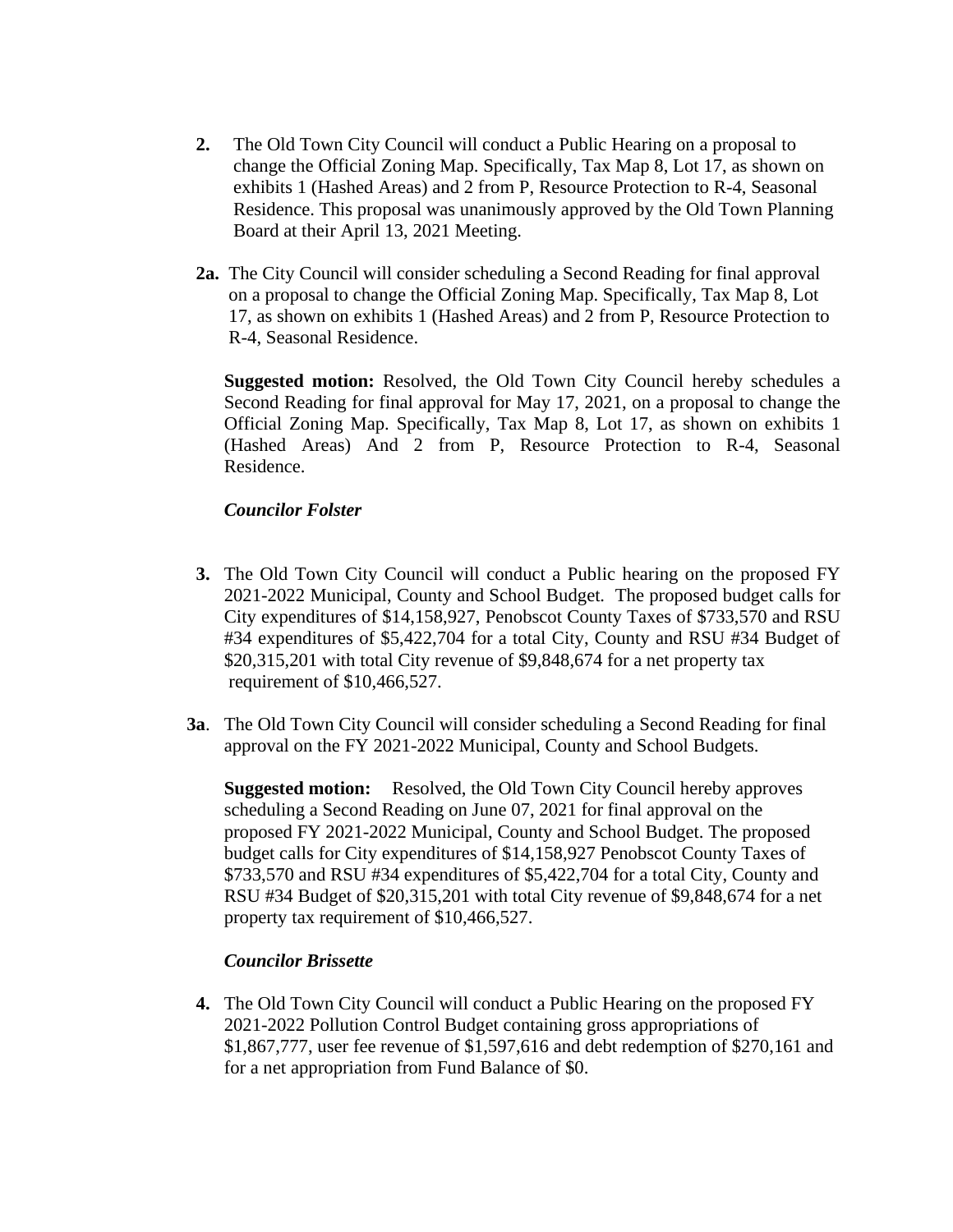**4a**. The Old Town City Council will consider scheduling a Second Reading for final approval on the FY 2021-2022 Pollution Control Budget.

 S**uggested motion:** Resolved, the Old Town City Council hereby approves scheduling a Second Reading on June 07, 2021 on the Proposed FY 2021-2022 Pollution Control Budget containing gross appropriations of \$1,867,777, user fee revenue of \$1,597,616, debt redemption of \$270,161 for a net appropriation from Fund Balance of \$0.

*Councilor May*

# **IX. Old Business**

# **X. New Business: items 1 and 2,**

**1.** The Old Town City Council will consider accepting the Old Town City flag design, presented by RSU 34 students/designers project team.

**Suggested motion:** Resolved, the Old Town City Council hereby accepts a City of Old Town flag design, presented by RSU 34 students/designers project team. (see attached OT flag resolution)

#### *Councilor Peterson*

**2.** The City Council will consider going into Executive Session for the purpose of discussing a Personnel matter.

 **Suggested motion:** Resolved, the Old Town City Council hereby approves going into Executive Session pursuant to MRSA Title 405, Section (6)(A) for the purpose of discussing a Personnel matter.

# *Councilor Folster*

Adjournment, Motion \_\_\_\_\_\_\_\_\_\_\_\_\_\_\_\_\_\_\_\_, seconded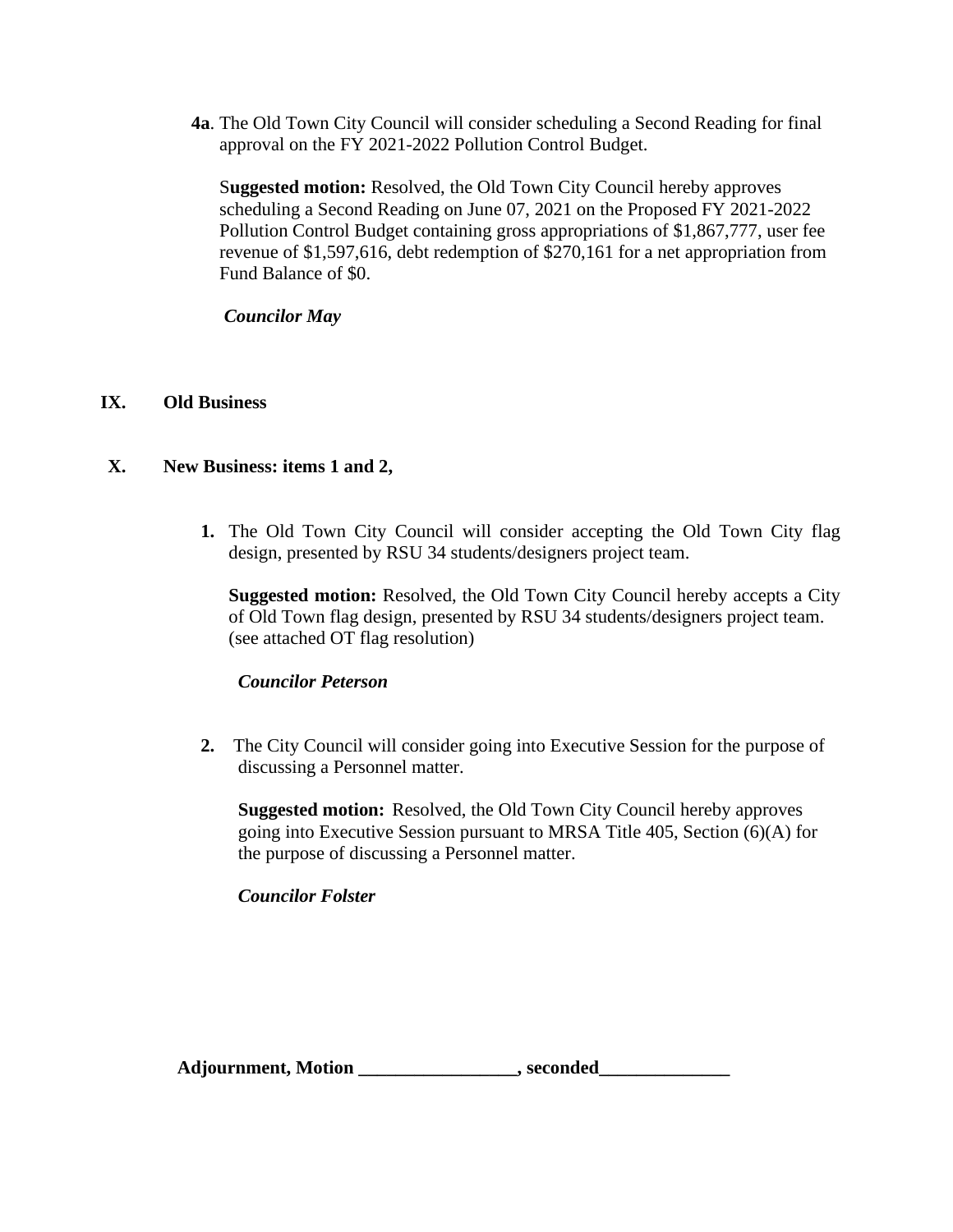# **City of Old Town Planning Board**

Whereas the Planning Board heard a request from David & Jennifer Jackson, new owners of a property on Lakeside Lane and whereas appropriate soils have been reported for the development of this parcel, the Planning Board recommends that 1+ acre of a 10 acre parcel of land now listed as (P) Resource Protection, be changed to (R-4) Seasonal Residence, as depicted on the Assessor's Map 8, Lot 17.

Whereas the Planning Board recognized a developmental benefit with the above described changes to the "Official Zoning Map", a motion was made and seconded for approval and recommendation to the Council, that the above-described changes be approved and as such be shown on the "Official Zoning Map".

These changes to the "Official Zoning Map" of the City of Old Town were approved and are to be recommended to The Old Town City Council.

**CHAIR** 

DATE: April 13, 2021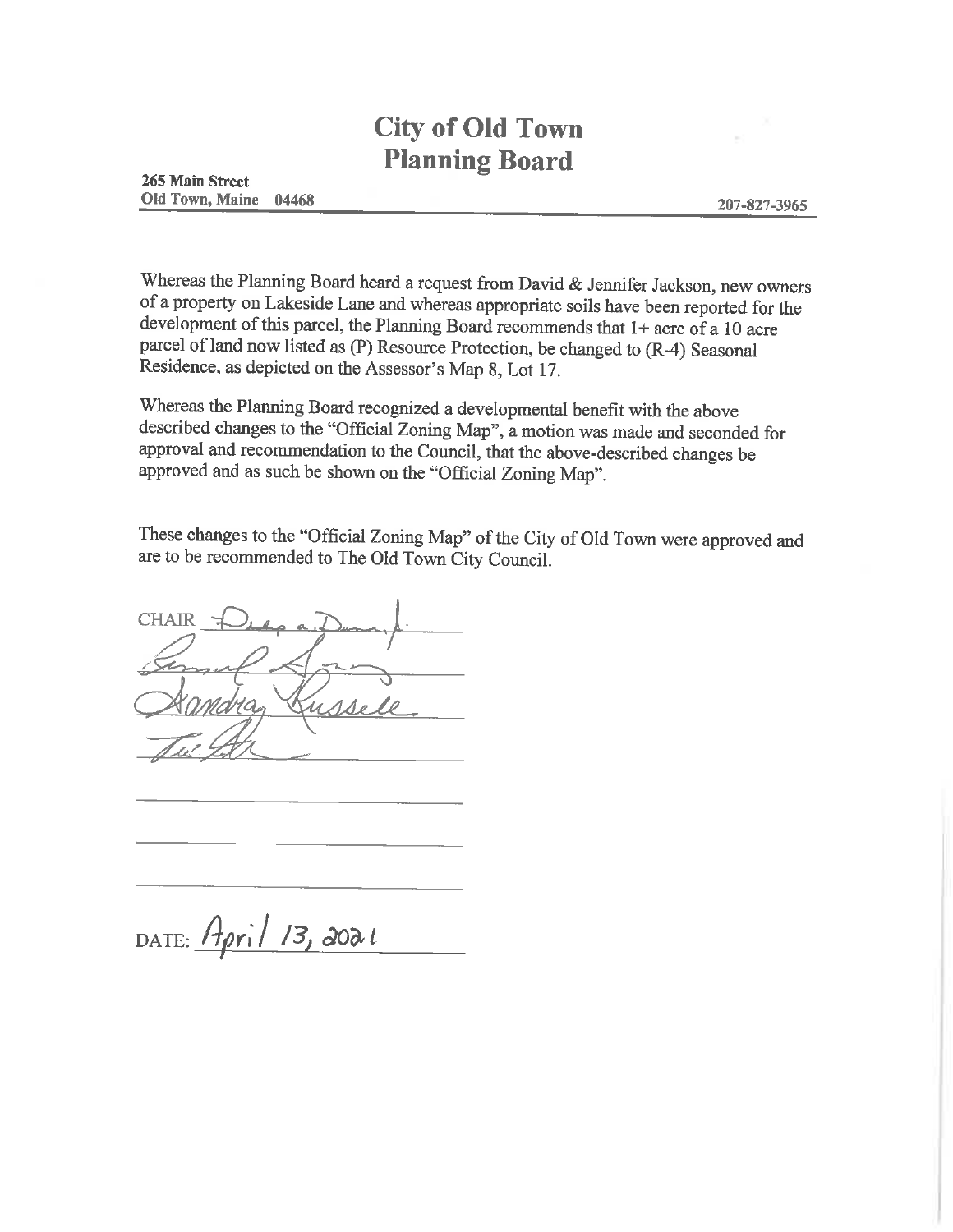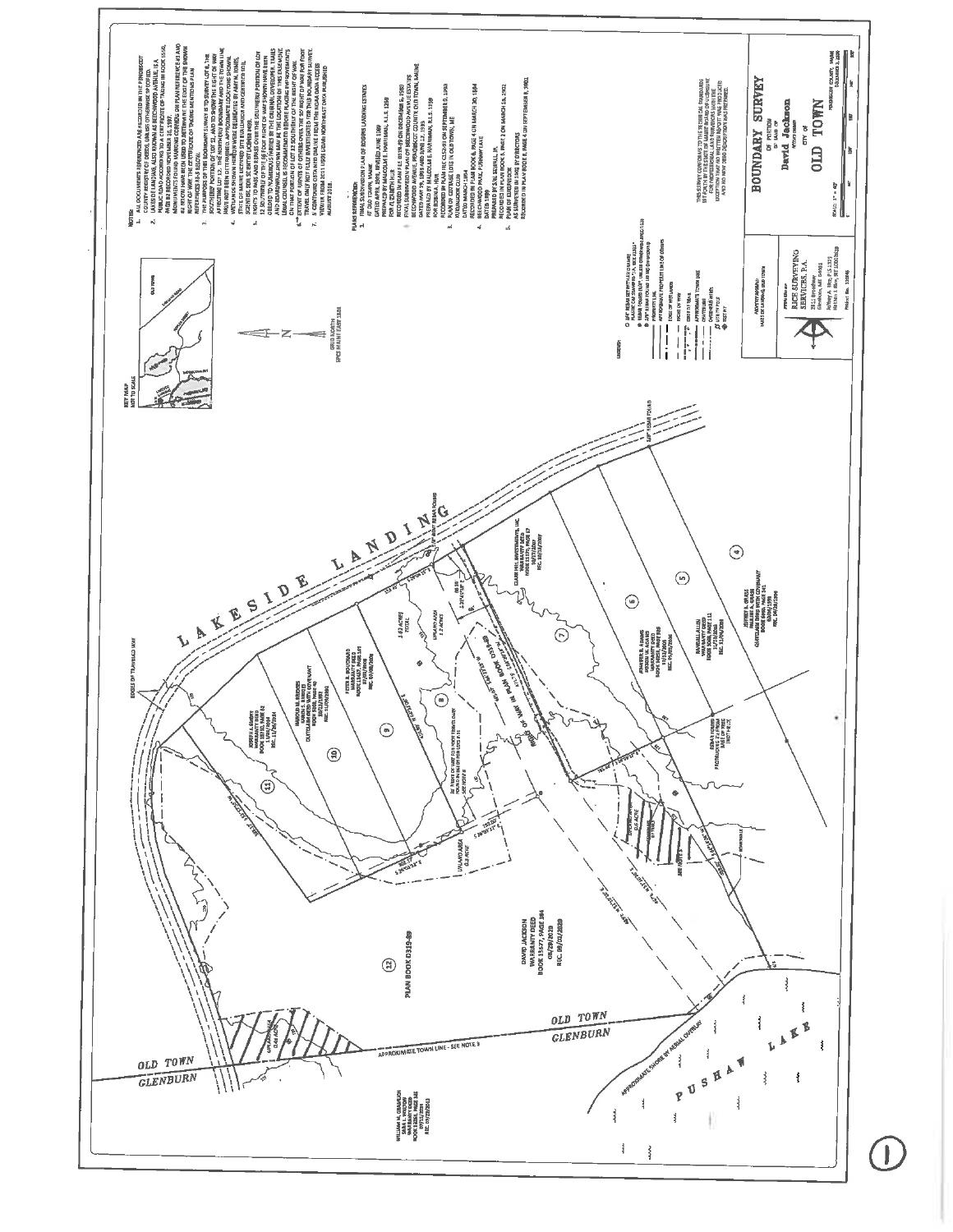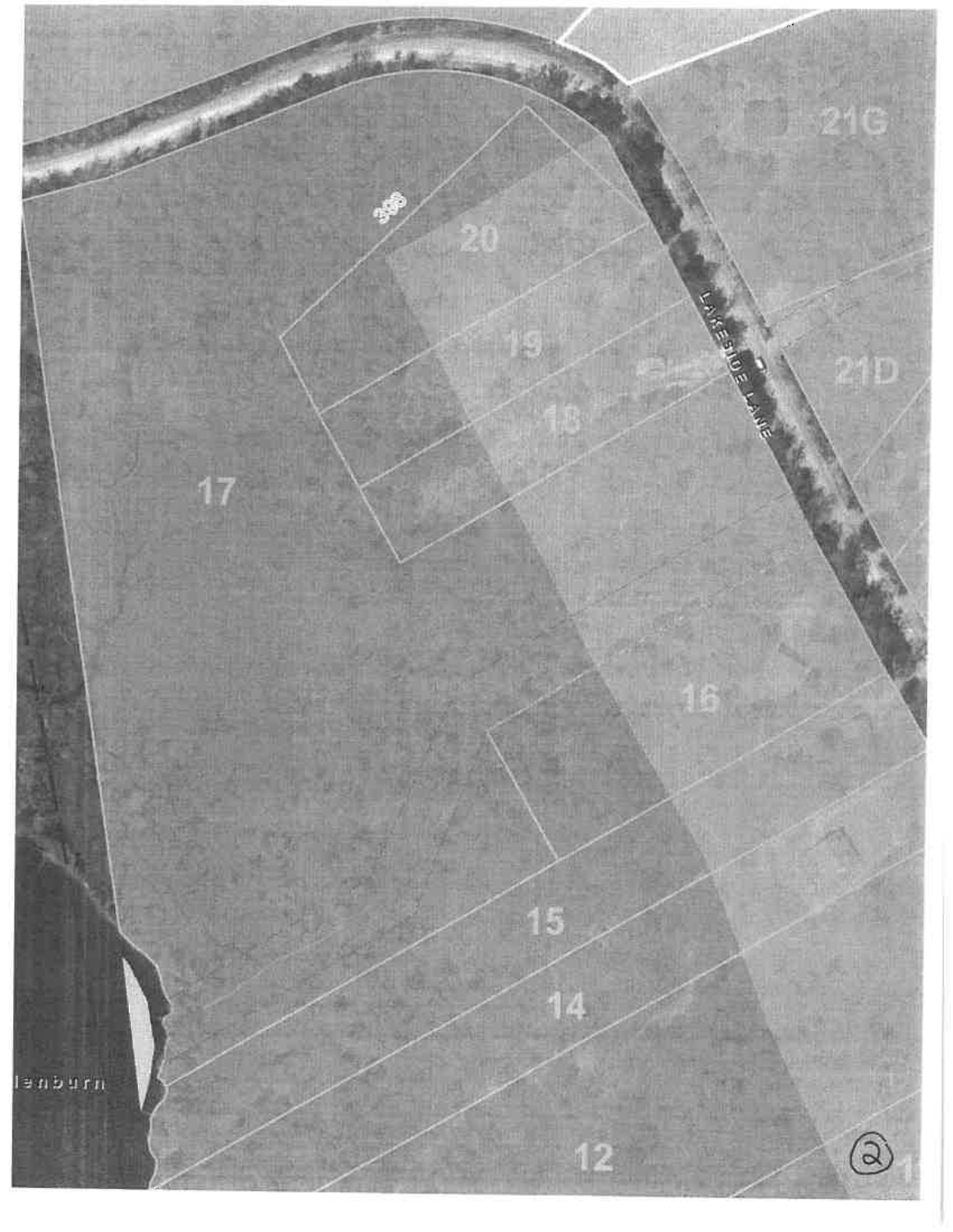# **City of Old Town Planning Board**

Whereas the Planning Board heard a request from John Crocker, new owner of a property on Bennoch Road and whereas appropriate soils have been reported for the development of this parcel, the Planning Board recommends that 13 acres of a 36 acre parcel of land now listed as (P) Resource Protection, be changed to  $(R-3)$  Rural Residence & Farming, as depicted on the Assessor's Map 6, Lot 58.

Whereas the Planning Board recognized a developmental benefit with the above described changes to the "Official Zoning Map", a motion was made and seconded for approval and recommendation to the Council, that the above-described changes be approved and as such be shown on the "Official Zoning Map".

These changes to the "Official Zoning Map" of the City of Old Town were approved and are to be recommended to The Old Town City Council.

**CHAIR** 

DATE:  $Apr1/13,3021$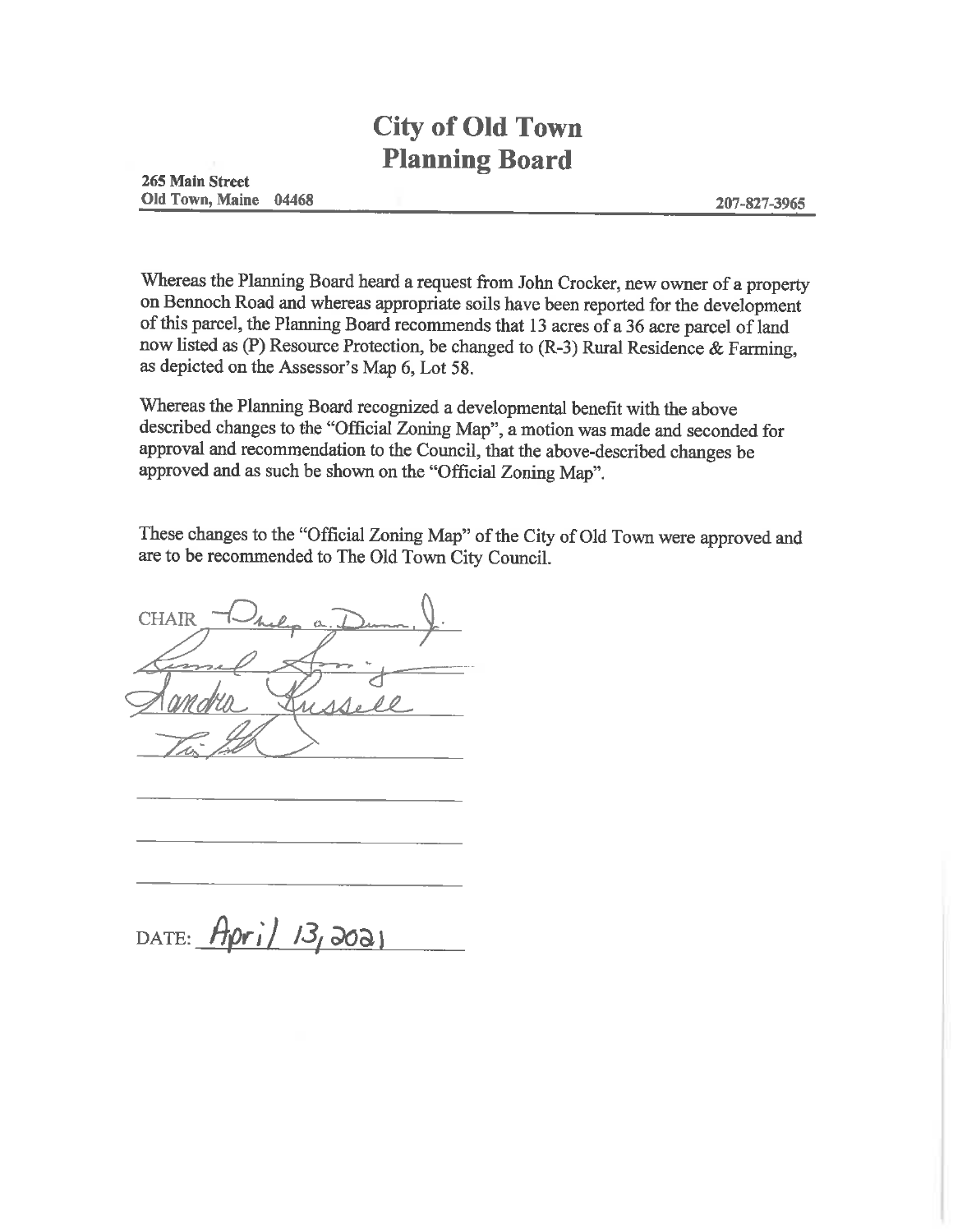

 $\bigcirc$